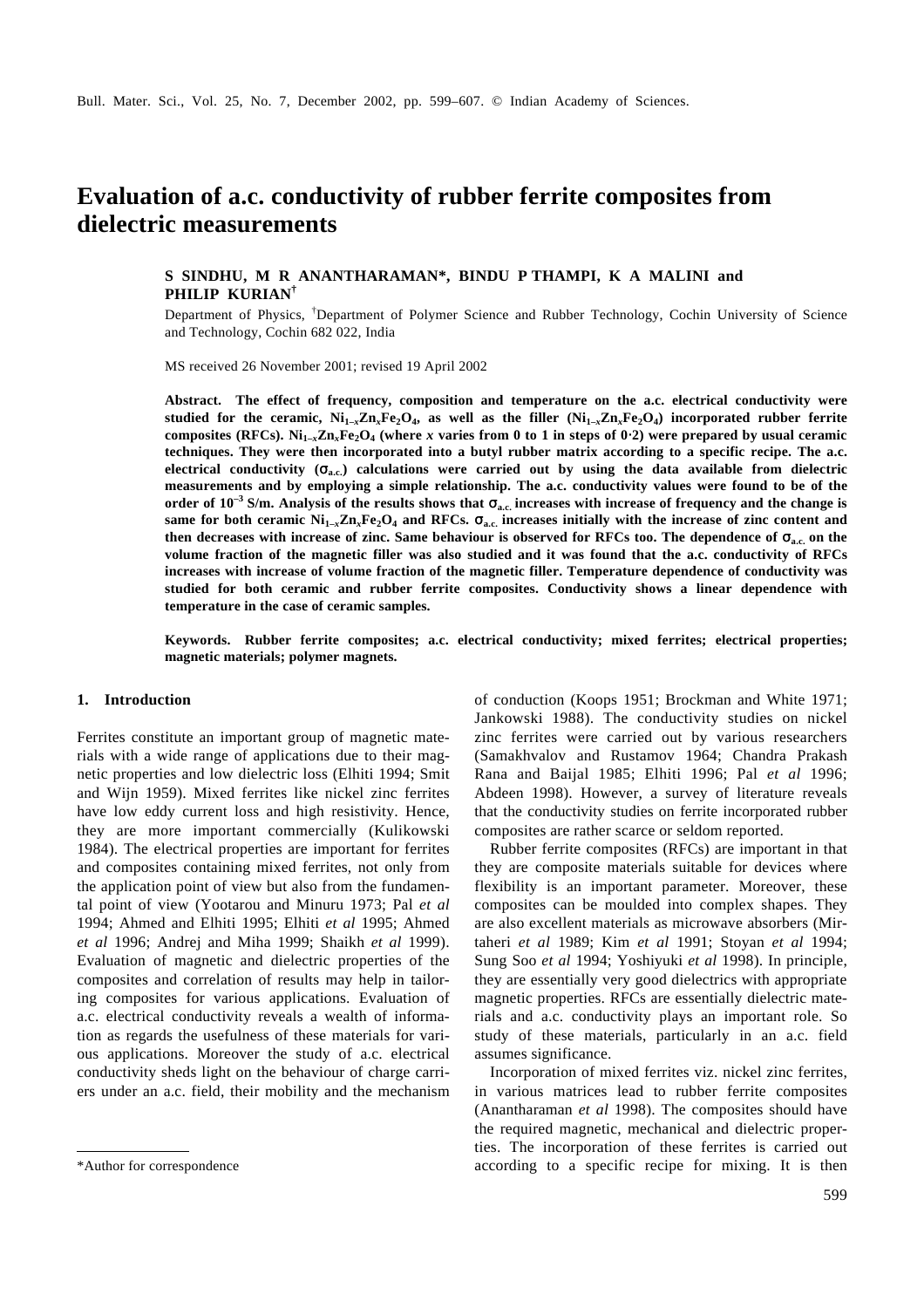customary to use pre-characterized ceramic fillers, which is impregnated into the matrix to make the RFCs. The present study includes evaluation of a.c. electrical conductivity for both ceramic  $Ni_{1-x}Zn_xFe_2O_4$  as well as the filler incorporated composites. It is also to be noted that the evaluation of a.c. conductivity for both ceramic and RFCs have been carried out using the data made available from the dielectric measurements conducted on these samples, in the frequency range 100 Hz–10 MHz (Goswami 1996; Anantharaman *et al* 1999). This method was adopted as tan *d* (dielectric loss) values were also available during the measurement of dielectric permittivity by using impedance analyser and a dielectric cell. Thus by this experimental set-up it is possible to evaluate the a.c. conductivity values, loss factor and dielectric values in a single shot and also it is possible to carry out the frequency and temperature variation studies on these samples.

## **2. Experimental**

## 2.1 *Sample preparation and structural characterization*

Mixed ferrites containing nickel and zinc belonging to the series,  $Ni_{1-x}Zn_xFe_2O_4$  for various *x* (*x* = 0 to 1 in steps of 0⋅2) were prepared by employing ceramic techniques. For this, precursors viz. ferrous oxalate dihydrate, nickel oxide and zinc oxide in appropriate weight ratio were mixed thoroughly in an agate mortar to produce a homogeneous mixture of fine particles. Repeated sintering at 500°C and mixing of this powder were continued till single phasic spinel NZF were obtained. This pre-sintered powder was then finally sintered at  $1000 \pm 15^{\circ}$ C for several hours. These powder samples thus prepared by the mixed oxide route were dispersed in a butyl rubber matrix for various loadings of the magnetic filler such as 20 phr, 40 phr, 80 phr, 120 phr (phr – parts per hundred rubber by weight) according to a specific recipe. The recipe and conditions for mixing are cited elsewhere (Anantharaman *et al* 1998).

Identification of the phase was carried out in the ceramic ferrites by using X-ray powder diffractometer(XRD). The X-ray diffractograms of these powder samples were recorded on a Philips (PW1130) X-ray diffractometer using CuK<sub>a</sub> radiation ( $\mathbf{I} = 1.5418$  Å).

#### 2.2 *Magnetic and dielectric measurements*

Magnetic characterization of both ceramic Ni<sub>1-x</sub>Zn<sub>x</sub>Fe<sub>2</sub>O<sub>4</sub> and rubber ferrite composites were carried out by using vibrating sample magnetometer (VSM) (model: EG & G PARC 4500). Parameters like saturation magnetization  $(M<sub>S</sub>)$ , retentivity  $(M<sub>r</sub>)$ , coercivity  $(H<sub>c</sub>)$  and energy loss were obtained from the hysteresis loop obtained from VSM measurements.

The dielectric studies of both ceramic and rubber ferrite composites were carried out by using a dielectric cell and an impedance analyser (model: HP 4192A). The details of these measurements are cited elsewhere (Anantharaman *et al* 1999). Disc shaped samples were used to find out the dielectric constant. The capacitance and dielectric loss in the frequency range 100 kHz–10 MHz were found out. Dielectric constant or relative permittivity were calculated by using the formula

$$
\mathbf{e}_{\rm r} = \frac{C \times d}{\mathbf{e}_{0} A},\tag{1}
$$

where *d* is the thickness of the sample, *C* the capacitance and *A* the area of cross section of the sample. *e*<sup>r</sup> is the relative permittivity of the material which is a dimensionless quantity. From these measurements, *e*<sup>r</sup> and tan *d* (dielectric loss factor), for both ceramic and RFCs were made available for the evaluation of a.c. conductivity on these samples.

# 2.3 *Principle and theory* (*Evaluation of sa.c. from dielectric measurements*)

A capacitor when charged under an a.c. voltage will have some loss current due to ohmic resistance or impedance by heat absorption. If *Q* be the charge in coulombs due to a potential difference of *V* volts between two plates of a condenser of area, *A*, and interplate distance, *d*, then a.c. conductivity ( $S_{a.c.}$ ) due to a.c. voltage  $v(v_0e^{j\mathbf{w}})$  is given by the relation

$$
\mathbf{s}_{\text{a.c.}} = \frac{J}{E},\tag{2}
$$

*J* is the current density and *E* the electric field strength vector.

But the electric field vector,  $E = D/e$ . *D* is the displacement vector of the dipole charges. *e* is the complex permittivity of the material. For a parallel plate capacitor the electric field intensity  $(E)$  is the ratio of potential difference between the plates of the capacitor to the inter plate distance. i.e.

$$
E = \frac{V}{d} \,. \tag{3}
$$

Since the current density  $J = dq/dt$  but *q* is given by

$$
\frac{Q}{A} = \frac{V\dot{a}}{d},
$$
  
\n
$$
\therefore J = \frac{dq}{dt} = \frac{d}{dt} \left(\frac{V\mathbf{e}}{d}\right) = \frac{\mathbf{e}}{d} \frac{dV}{dt},
$$
(4)

$$
\therefore J = \frac{\dot{a}}{d} V j \dot{u},\tag{5}
$$

substituting for  $E$  and  $J$  in (2)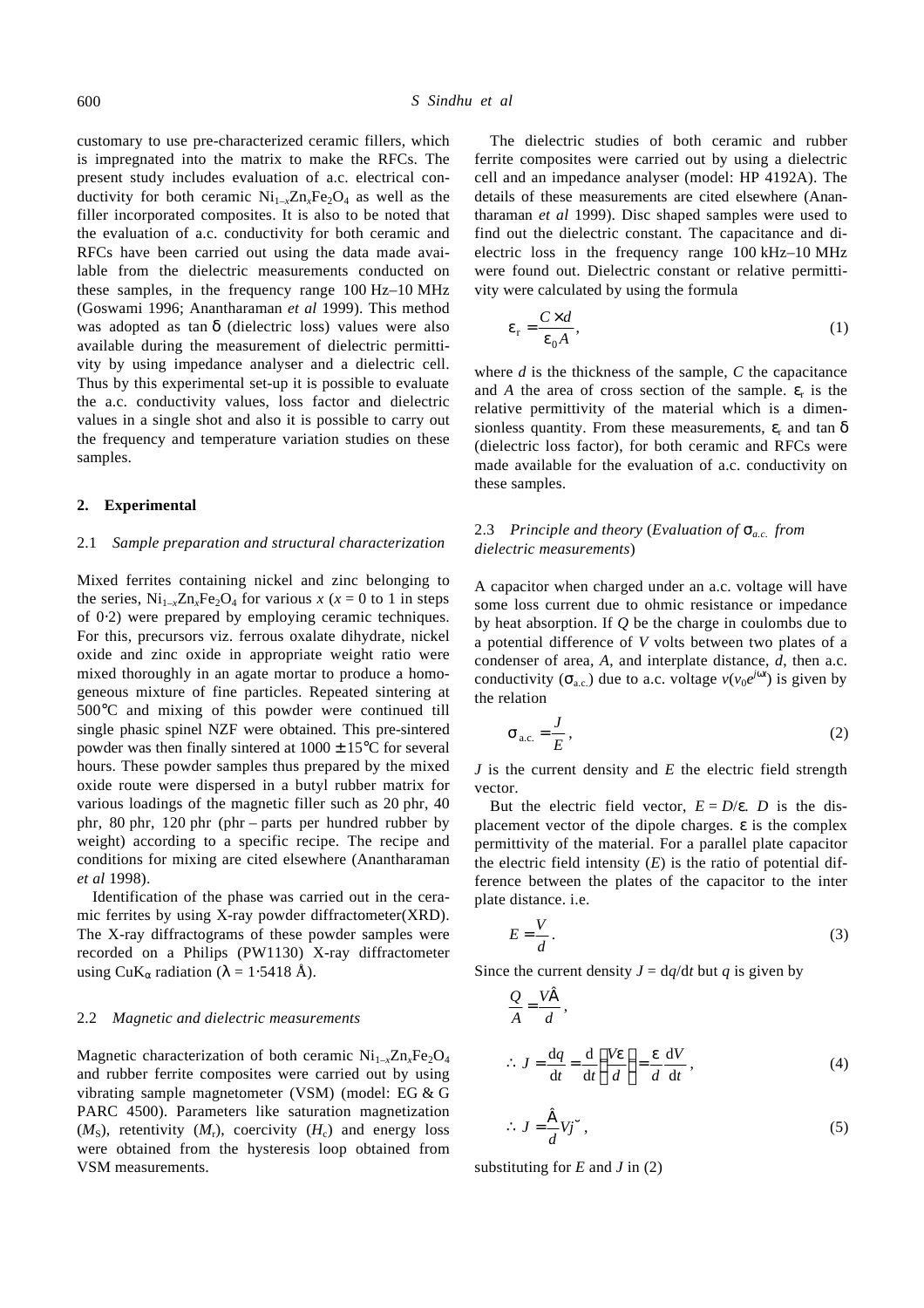$$
\mathbf{s}_{\text{a.c.}} = \frac{J}{E} = \mathbf{e}j\mathbf{w},
$$

since *e* being a complex quantity

$$
= (\mathbf{e}^1 - j\mathbf{e}^{11})j\mathbf{w} = \mathbf{e}^1 j\mathbf{w} + \mathbf{w}\mathbf{e}^{11},
$$
 (6)

in order that a.c. conductivity may be a real quantity, the term containing *j* has to be neglected hence

$$
\mathbf{s}_{\text{a.c.}} = \mathbf{w} \mathbf{e}^{11}.\tag{7}
$$

In any dielectric material there will be some power loss because of the work done to overcome the frictional damping forces encountered by the dipoles during their rotation. If an a.c. field is considered, then in an ideal case the charging current  $I<sub>C</sub>$  will be 90 $^{\circ}$  out of phase with the voltage. But in most of the capacitors due to the absorption of electrical energy some loss current,  $I_L$  will also be produced, which will be in phase with the voltage. Charging current,  $I_C$ , and loss current,  $I_L$ , will make angles *d* and *q*, respectively with the total current, *I*, passing through the capacitor. The loss current is represented by sin *d* of the total current, *I*. Generally, sin *d* is called the loss factor but when **d** is small then sin  $\mathbf{d} = \mathbf{d} = \tan \mathbf{d}$ . But the two components  $\mathbf{e}^1$  and  $\mathbf{e}^{11}$  of the complex dielectric constant, *e*, will be frequency dependent and is given by

$$
\mathbf{e}^1(\mathbf{w}) = D_0 \cos \mathbf{d} E_0, \tag{8}
$$



**Figure 1.** Representative hysteresis loops for (**a**) ceramic  $Ni_{0.4}Zn_{0.6}Fe_2O_4$  and (**b**) RFC ( $x = 0, 20$  phr).

$$
\mathbf{e}^{11}(\mathbf{w}) = D_0 \sin \mathbf{d} E_0,\tag{9}
$$

since the displacement vector in a time varying field will not be in phase with *E* and hence there will be a phase difference *d* between them.

From (8) and (9), we have

$$
\tan \mathbf{d} = \frac{\mathbf{e}^{11}(\mathbf{w})}{\mathbf{e}^{1}(\mathbf{w})}.
$$
 (10)

Substituting the value of  $e^{11}(w)$  from (10) in (7) then we have

$$
\mathbf{S}_{\text{a.c.}} = \mathbf{w} \tan \mathbf{d} \mathbf{e}^1(\mathbf{w}), \tag{11}
$$

where  $w = 2p f$  and  $e^1 = e_0 e_r$ , here  $e_r$  is the relative permittivity of the material and  $\mathbf{e}_0$  the permittivity of free space. So

$$
\mathbf{s}_{\text{a.c.}} = 2\mathbf{p}f \tan \mathbf{d} \mathbf{e}_0 \mathbf{e}_r. \tag{12}
$$

This equation is used to calculate the a.c. conductivity using dielectric constant and tan *d* at a given frequency. It is to be noted that both tan *d* and *e*<sup>r</sup> were available from dielectric measurements.



**Figure 2.** Frequency dependence of conductivity for Ni<sub>1-x</sub>Zn<sub>x</sub>Fe<sub>2</sub>O<sub>4</sub> blank butyl rubber (room temperature).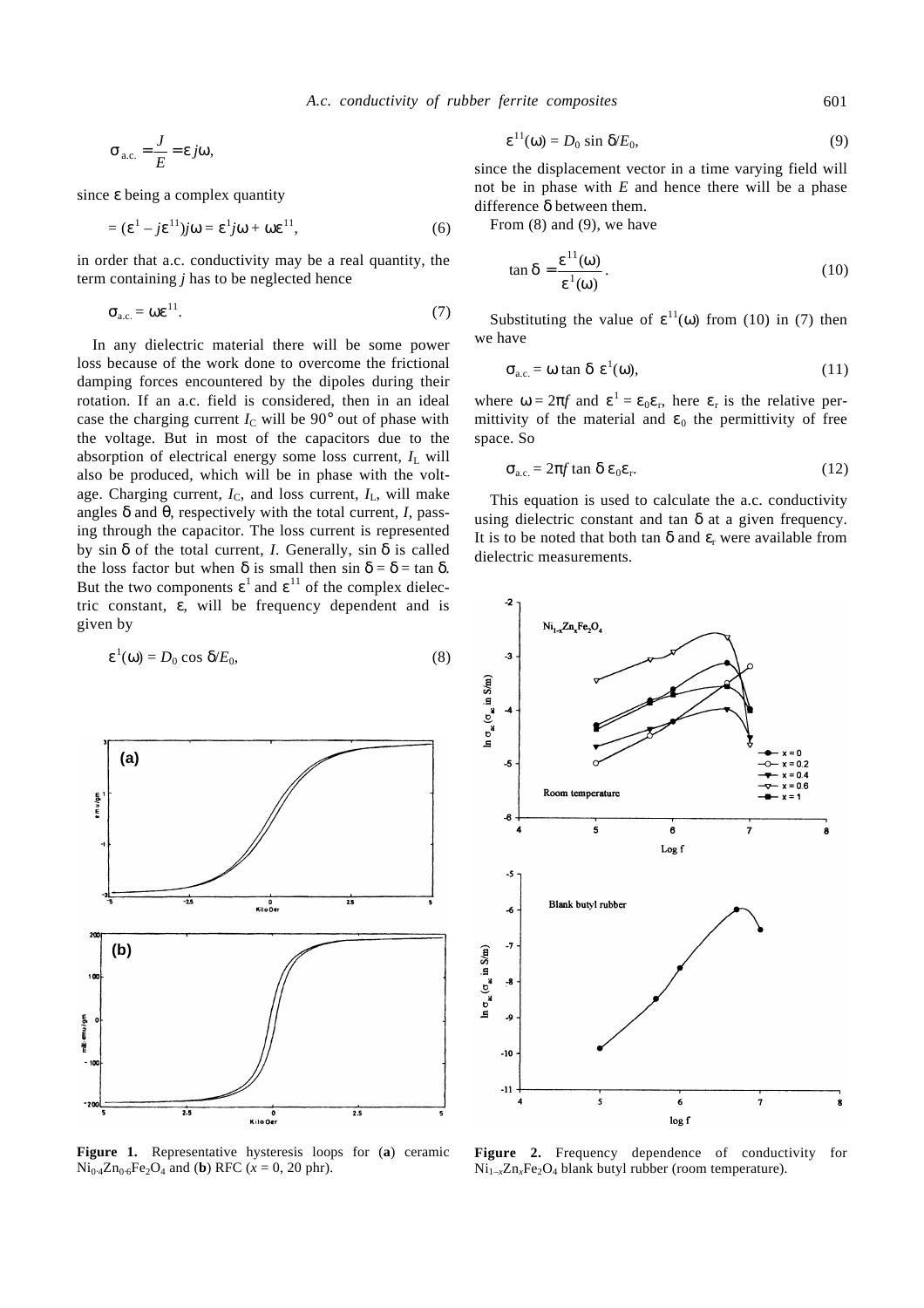# **3. Results and discussion**

Magnetic characterization of ceramic nickel zinc ferrites and the RFCs were carried out and analysed in detail and the results are cited elsewhere (Anantharaman *et al* 1998, 2001). Representative hysteresis loop for an RFC is shown in figure 1. The detailed analysis of the electrical properties of these samples are discussed below.

# 3.1 *Frequency dependence*

The a.c. electrical conductivity of ceramic nickel zinc ferrites and rubber ferrite composites has been computed for different frequencies (100 kHz to 10 MHz) and also at different temperatures (varying from 303 K to 473 K). It was observed that the a.c. electrical conductivity increases with increase of frequency initially and it shows a



Figure 3. Variation of conductivity with frequency for rubber ferrite composites.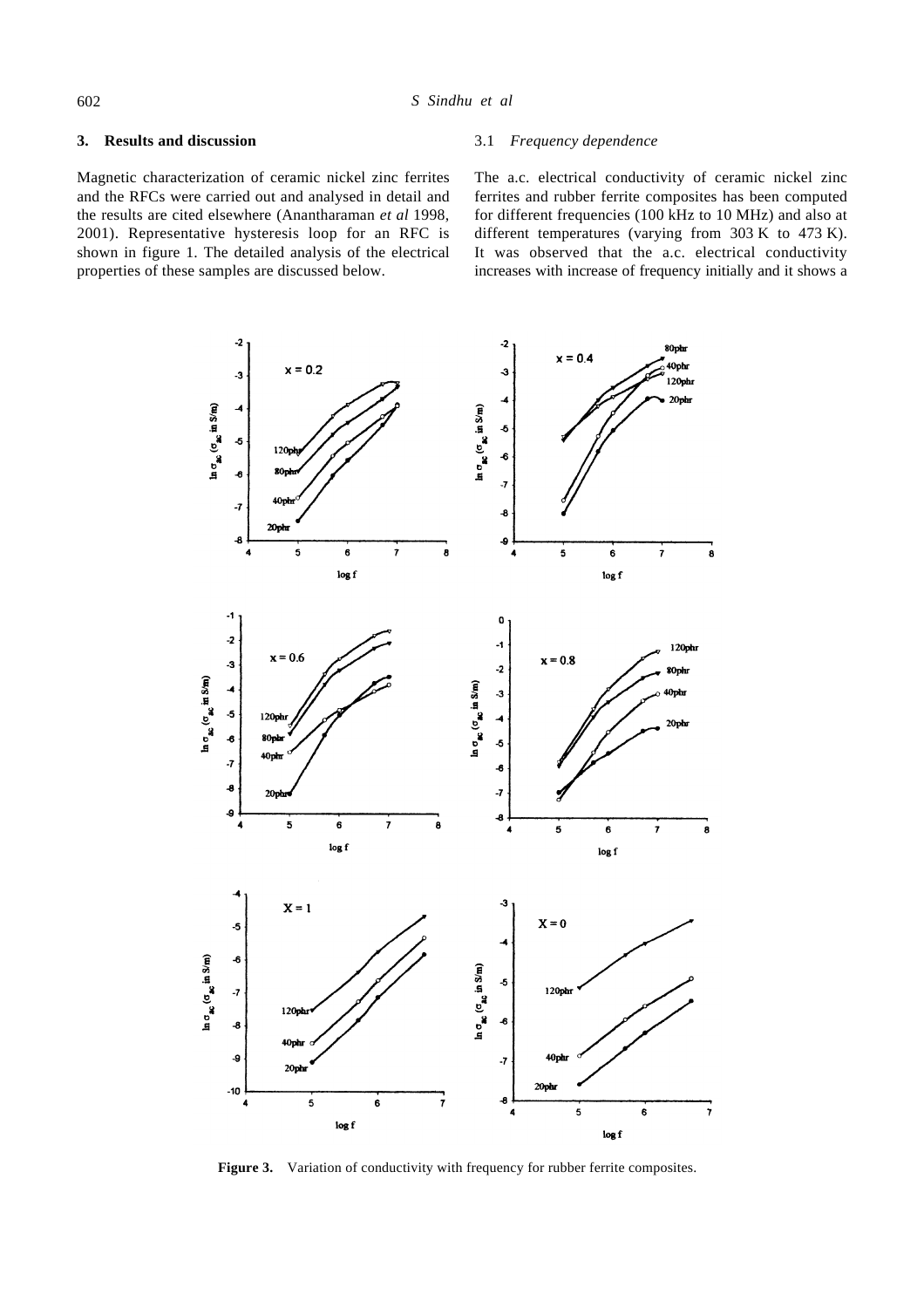small dip at higher frequencies that is above 5 MHz. This variation is same for samples with different concentrations of zinc ions. Frequency dependence of conductivity



**Figure 4.** Variation of conductivity with composition for ceramic Ni<sub>1-x</sub>Zn<sub>x</sub>Fe<sub>2</sub>O<sub>4</sub>.

for blank butyl rubber was also noted. It also shows a small decrease after 5 MHz. Figure 2 shows the dependence of conductivity with frequency for both ceramic nickel zinc ferrites and blank butyl rubber. The hopping of electron between  $Fe^{2+}$  and  $Fe^{3+}$  ions on the octahedral sites is responsible for conduction in ferrites. Also hole hopping between  $Ni^{2+}$  and  $Ni^{3+}$  on B site will also contribute to electric conduction in ferrites. In this  $Ni_{1-x}Zn_xFe_2O_4$  system the hole conduction depends on the concentration of Zn ions on the A site to the Ni ion concentration on B site. The frequency dependence can be explained with the help of Maxwell–Wagner two-layer model or the heterogeneous model of the polycrystalline structure of ferrites (Koops 1951). According to this theory two layers formed dielectric structure. The first layer consists of ferrite grains of fairly well conducting (ferrous ions), which is separated by a thin layer of poorly conducting substances, which forms the grain boundary. These grain boundaries are more active at lower frequencies, hence the hopping frequency of electron between  $Fe^{3+}$  and  $Fe^{2+}$  ion is less at lower



Figure 5. Variation of a.c. conductivity with composition for RFCs.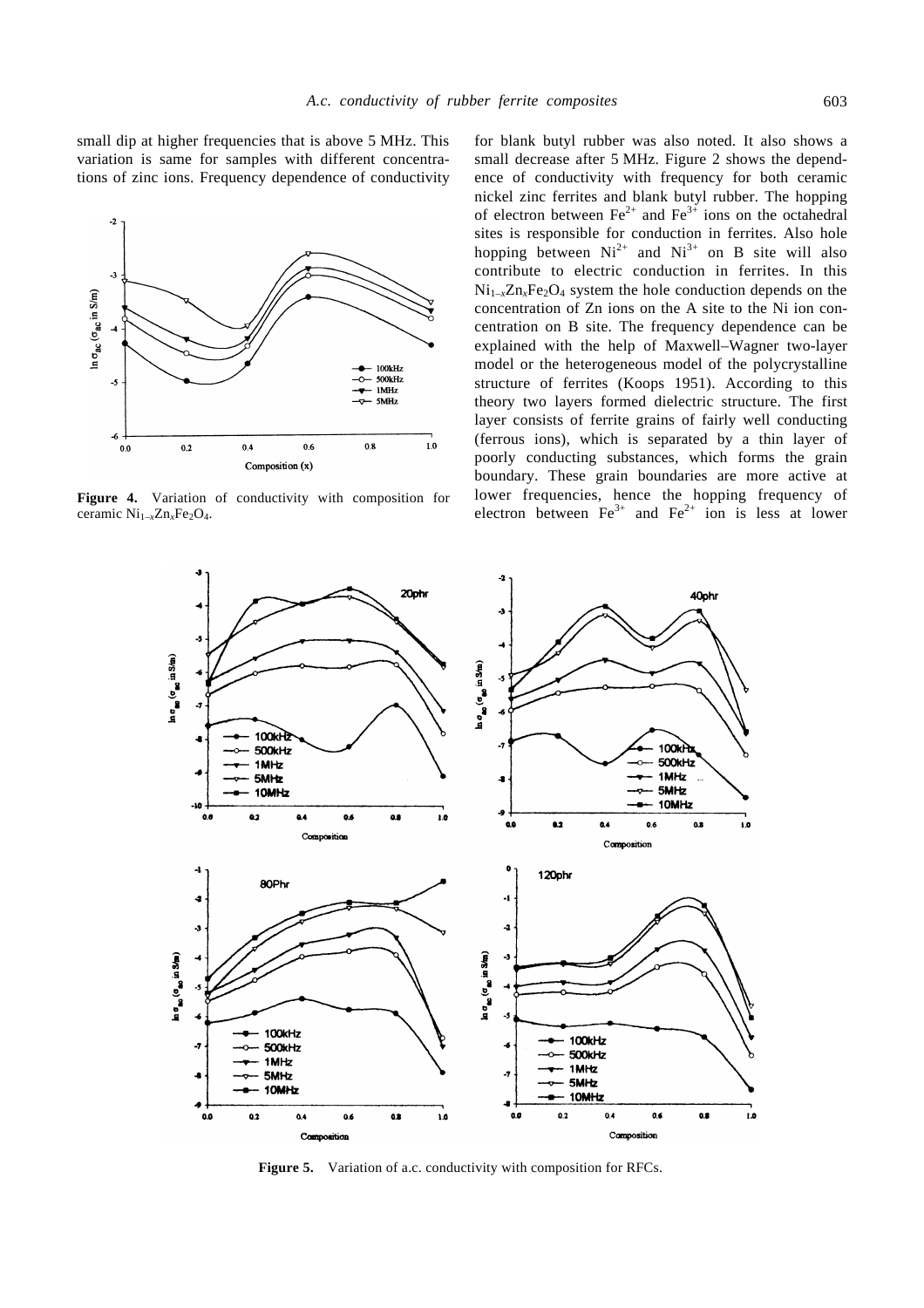frequencies. As the frequency of the applied field increases, the conductive grains become more active by promoting the hopping of electron between  $\text{Fe}^{2+}$  and  $\text{Fe}^{3+}$  ions, thereby increasing the hopping frequency. Thus we observe a gradual increase in conductivity with frequency. But at higher frequencies the frequency of hopping between the ions could not follow the applied field frequency and it lags behind it. This causes a dip in conductivity at higher frequencies. The same variation is observed for ferrite incorporated rubber samples too. Figure 3 shows the dependence of a.c. electrical conductivity with frequency for representative rubber ferrite composites. It was also

noticed that this remains the same for samples with different volume fractions of the magnetic filler.

## 3.2 *Compositional dependence*

The variation of conductivity with composition (zinc content) for ceramic nickel zinc ferrites at room temperature is shown in figure 4. It was found that the a.c. electrical conductivity for NiFe<sub>2</sub>O<sub>4</sub> (i.e.  $x = 0$ ) is greater than that for  $Ni<sub>0.8</sub>Zn<sub>0.2</sub>Fe<sub>2</sub>O<sub>4</sub>$  and  $Ni<sub>0.6</sub>Zn<sub>0.4</sub>Fe<sub>2</sub>O<sub>4</sub>$ . In the  $Ni_{1-x}Zn_xFe_2O_4$  system when  $x = 0$ , maximum number of



Figure 6. Variation of a.c. conductivity with loading for different compositions at different frequencies.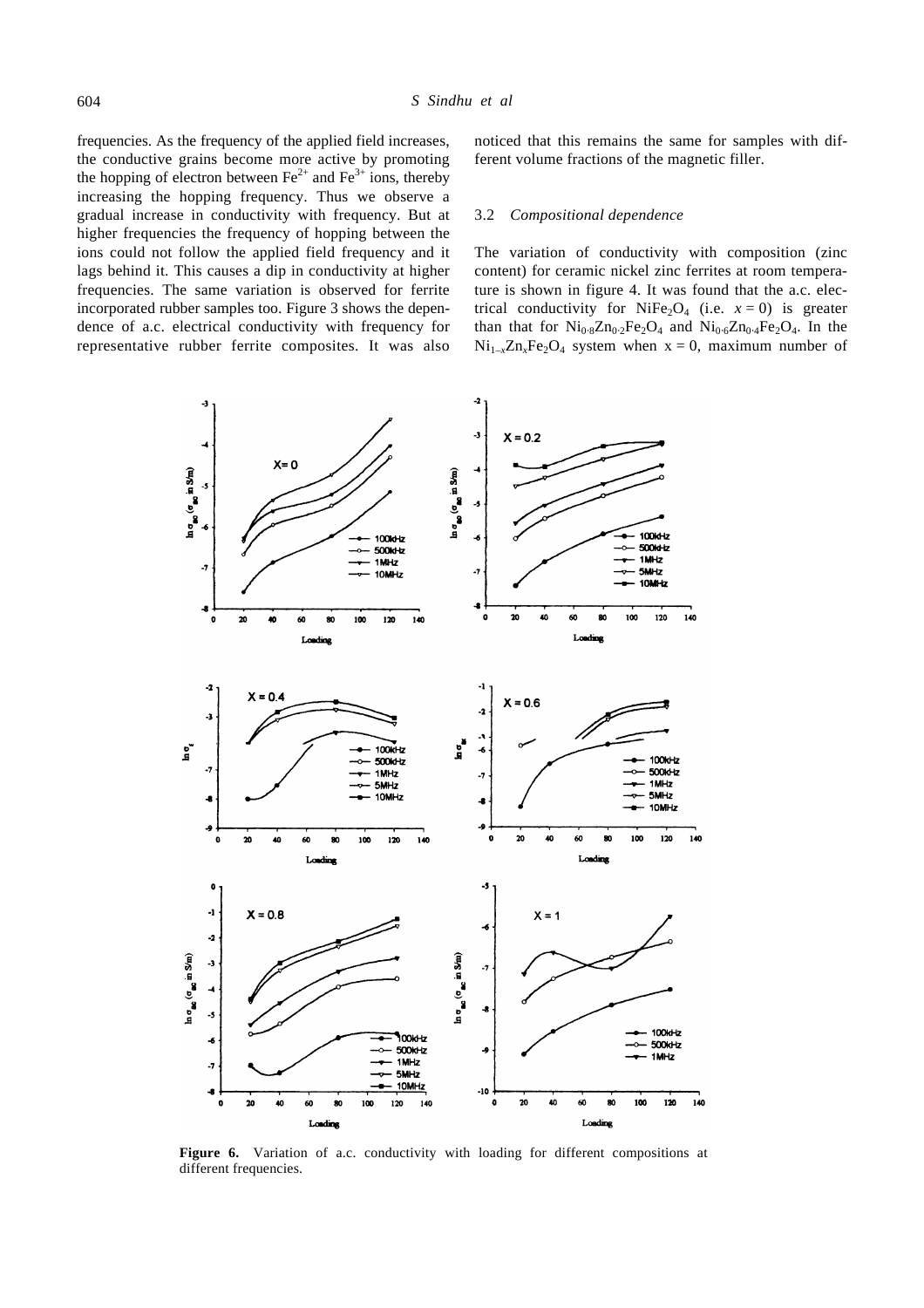$Ni<sup>2+</sup>$  and  $Ni<sup>3+</sup>$  ions are available for hopping. Hence the main contribution of conductivity may be due to the hole hopping. As the zinc concentration  $(x)$  increases, the number of  $Ni^{2+}$  and  $Ni^{3+}$  ions on B sites decreases. In the present work the small decrease in conductivity for composition  $x = 0.2$  and  $x = 0.4$  was observed, this may be due to the electron hole compensation in the B sites. Further increase of zinc concentration diminishes the hole hopping by decreasing the number of  $Ni^{2+}$  and  $Ni^{3+}$ ions on the B site. Thus electron hopping became predominant and it increases the conductivity. Thus we observe a maximum conductivity for  $Ni<sub>0.4</sub>Zn<sub>0.6</sub>Fe<sub>2</sub>O<sub>4</sub>$ , again it was observed that for  $x = 1$ , i.e. for  $\text{ZnFe}_2\text{O}_4$ , the conductivity decreases. This decrease can be explained by considering the grain size. It was well known that the growth of grain and the formation of grain boundaries also influence the conductivity. In this present NiZn ferrite system it was observed that grain size first decreases with increase of Zn concentration and attained a minimum for  $x = 0.6$ . Thereafter it increased with *x*. Thus a maximum grain size of 96⋅44 nm was observed for  $\text{ZnFe}_2\text{O}_4$  ( $x = 1$ ). The variation of grain sizes with zinc content have already been studied (Anantharaman *et al* 1999). As the grain size increases, the formation of oxygen rich layers on the surface of the grains and grain boundaries are possible. These non conducting layers increase the resistivity thereby decreasing the conductivity. This explains the decrease in conductivity at  $x = 1$ . For rubber ferrite composites also the same variation is observed for all loadings. Variation pattern is shown in figure 5. The effect of matrix is minimal in this case.

### 3.3 *Loading dependence*

The addition of a conductive filler to a rubber or polymer is expected to impart reasonably good bulk conductivity.



**Figure 7.** ln  $\mathbf{s}_{\text{a.c.}}$  vs  $10^3/\text{T}$  for ceramic  $\text{Ni}_{1-x}\text{Zn}_x\text{Fe}_2\text{O}_4$ 

In the case of butyl rubber containing  $Ni_{1-x}Zn_xFe_2O_4$  also increase in conductivity was observed with increase of the volume fraction of the filler. A maximum conductivity is observed for a maximum volume fraction of 120 phr. This is same for all compositions (i.e. for all *x* values). Graphs showing the variation pattern is depicted in figure 6. Conductivity of the matrix at the lowest loading of the filler was affected by three parameters viz. the intrinsic conductivity of the filler, the shape of the filler and also the surface tension of the matrix and the filler (Terje 1986). It was expected that fibrous fillers will yield a percolation threshold at lower loadings compared with irregularly shaped particles, since the former will afford many more inter particle contacts. Here the particles are not fibrous but are spherical in nature. So no such tremendous change in conductivity is observed by adding higher volume fraction of the filler. But it was confirmed that the percolation threshold was not yet reached even for a loading of 120 phr. From the graphs it is obvious that the conductivity increases with increase of loading of the filler. We have already proved indirectly from the dielectric and magnetic studies that there is no matrix filler interaction in these composites (Anantharaman *et al* 1998, 1999). This in itself means that the filler goes into the matrix uniformly. If the difference in surface tension of the filler and the matrix is large then the filler will tend to aggregate and gives higher conductivity at lower loading. No such effect is observed in this case. This once again confirms that the matrix filler interaction is minimal.

## 3.4 *Temperature dependence*

The effect of temperature on the a.c. electrical conductivity of ceramic nickel zinc ferrite samples as well as the rubber ferrite composites were also studied in the range 303 K to 473 K. It was observed that the conductivity

**Blank Butvi Rubber** 



(1 MHz). **Figure 8.** ln  $\mathbf{s}_{a.c.}$  vs  $10^3/T$  (blank butyl rubber).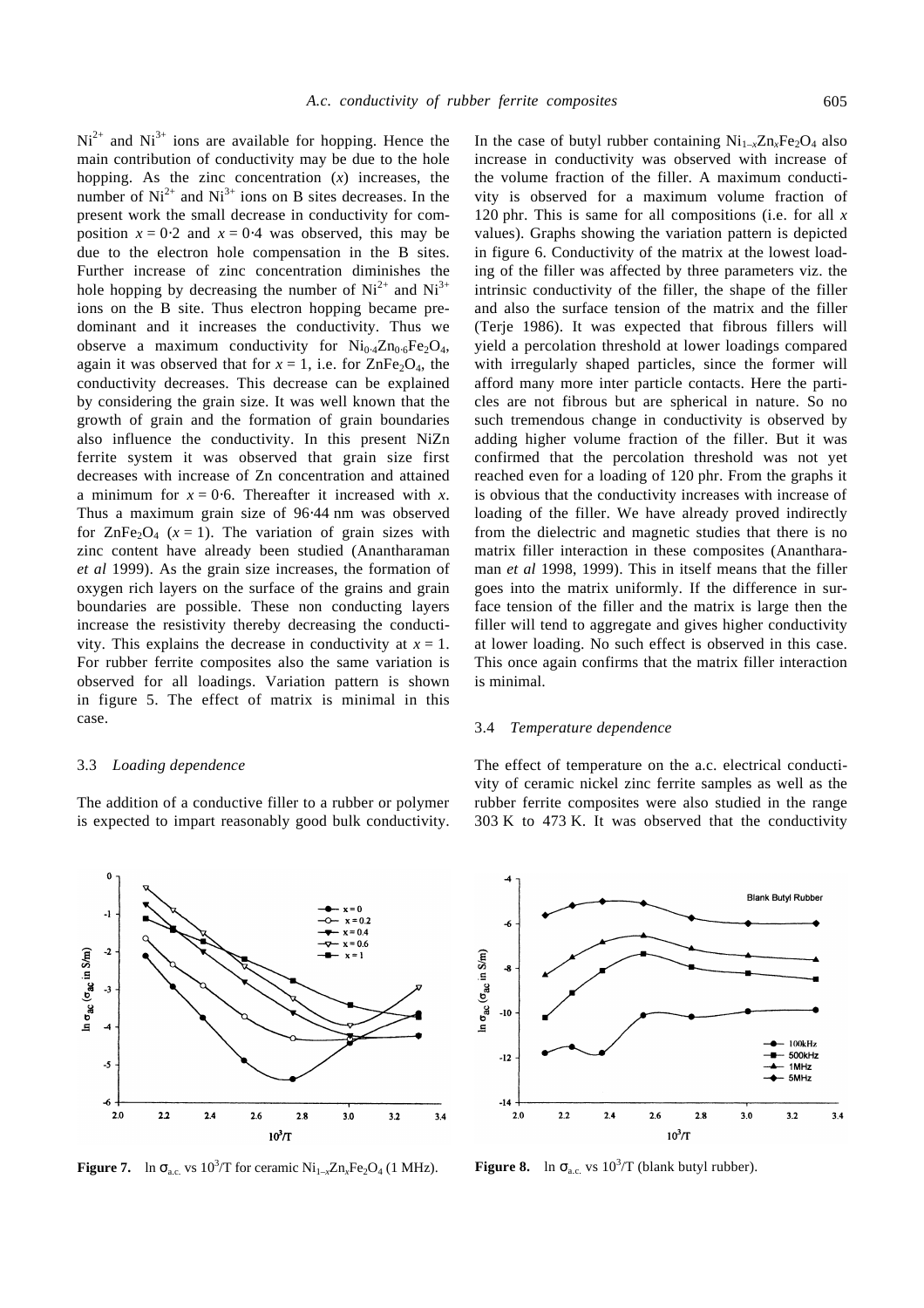increases with increase of temperature for all ceramic nickel zinc samples. At low frequencies the variation is very minimal but at higher frequencies the variation is noticeable. The variation pattern of conductivity with temperature for different compositions are shown in figure 7. The influence of temperature on conductivity can be explained by considering the mobility of charge carriers responsible for hopping. As temperature increases the mobility of hopping ions also increases thereby increasing conductivity. The electrons which are involved in hopping are responsible for electronic polarization in these ferrites. The temperature dependence of conductivity for blank butyl rubber was also noted. It shows that the conductivity increases up to a temperature of 393 K. Further increase of temperature reduces the conductivity. This decrease in conductivity at higher temperature is due to the thermal expansion of polymer. At higher temperatures the polymer density is reduced by thermal expansion and this reduces the conductivity. The change is shown graphically in figure 8. Like butyl rubber, ferrite incorporated rubber composites also show a small reduction at higher temperature. But the conductivity values



**Figure 9.** Temperature dependence of conductivity for RFCs (1 MHz).